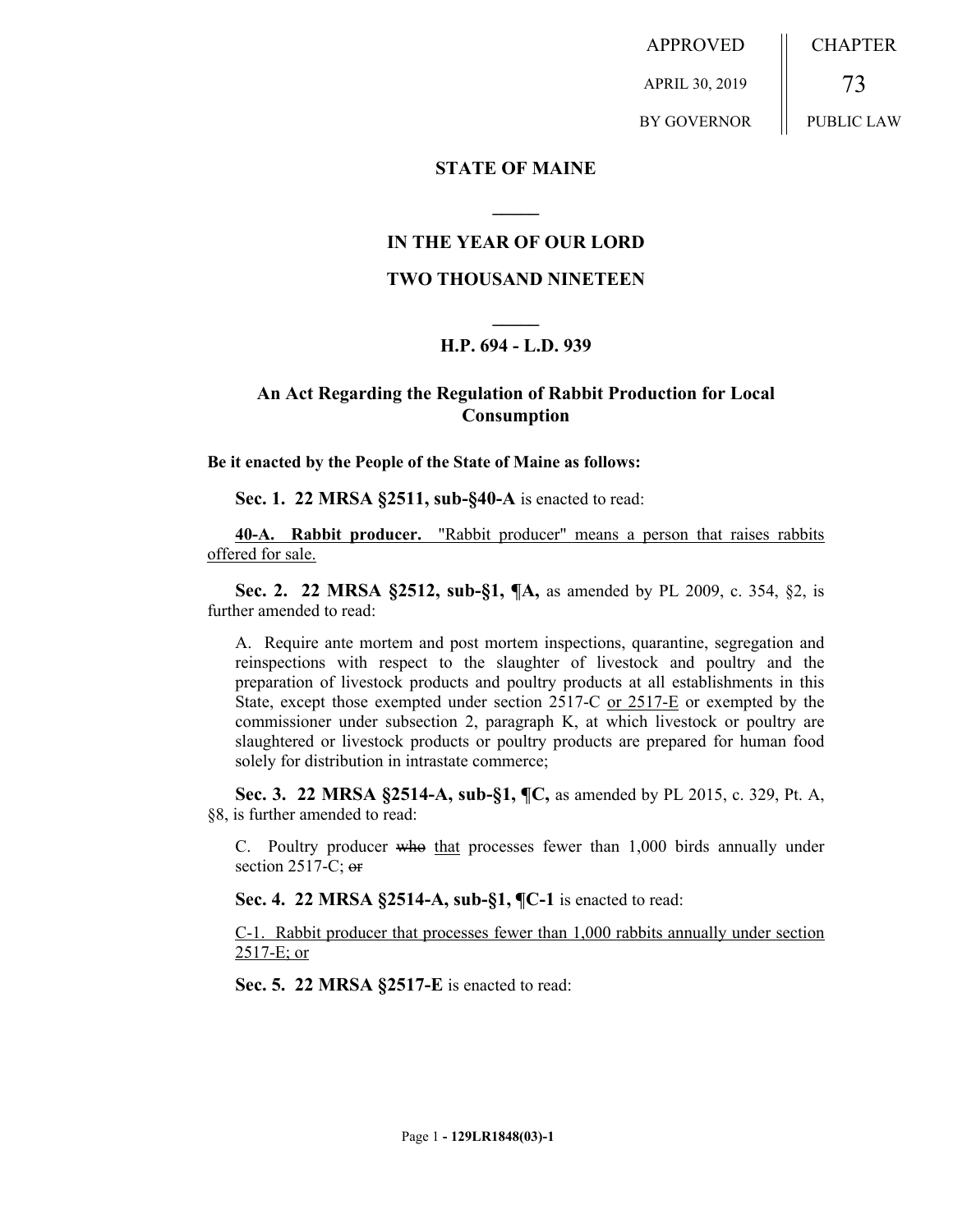## **§2517-E. Slaughter and inspection; producer exemption for rabbits**

**1. Exemption for processing fewer than 1,000 rabbits annually.** Notwithstanding section 2512 and whether or not the rabbits are intended for human consumption, inspection is not required for the slaughter of rabbits or the preparation of rabbit products as long as the rabbits are slaughtered by the rabbit producer and the rabbit products are prepared on the farm where the rabbits were raised and:

A. Fewer than 1,000 rabbits are slaughtered annually on the farm;

B. No rabbits are offered for sale or transportation in interstate commerce;

C. Any rabbit products sold are sold only as whole rabbit carcasses;

D. The rabbit producer is registered under section 2514-A;

E. The rabbit producer assigns a lot number to all rabbit products sold and maintains a record of assigned lot numbers and the point of sale;

F. The rabbit products are sold in accordance with the restrictions in subsection 2; and

G. The rabbit products are labeled with:

(1) The name of the farm, the name of the rabbit producer and the address of the farm including the zip code;

(2) The registration number issued to the rabbit producer in accordance with section 2514-A and the lot number for the rabbit products pursuant to paragraph E;

(3) The statement "Exempt under the Maine Revised Statutes, Title 22, section 2517-E NOT INSPECTED." The statement must be prominently displayed with such conspicuousness that it is likely to be read and understood; and

(4) Safe handling and cooking instructions as follows: "SAFE HANDLING INSTRUCTIONS: Keep refrigerated or frozen. Thaw in refrigerator or microwave. Keep raw rabbit meat separate from other foods. Wash working surfaces, including cutting boards, utensils and hands, after touching raw rabbit meat. Cook thoroughly to an internal temperature of at least 160 degrees Fahrenheit maintained for at least 15 seconds. Keep hot foods hot. Refrigerate leftovers immediately or discard."

**2. Restrictions on point of sale.** Rabbit products sold under this section may be sold only by the rabbit producer and in the following locations or manner:

A. At the farm on which the rabbits were raised;

B. At a farmers' market as defined in Title 7, section 415, subsection 1, paragraph A;

C. Delivered to a consumer's home by the rabbit producer whose name and registration number appear on the label under subsection 1, paragraph G;

D. Received by an individual who is a member of a community supported agriculture farm that has a direct marketing relationship with the rabbit producer. For the purposes of this paragraph, "community supported agriculture" means an